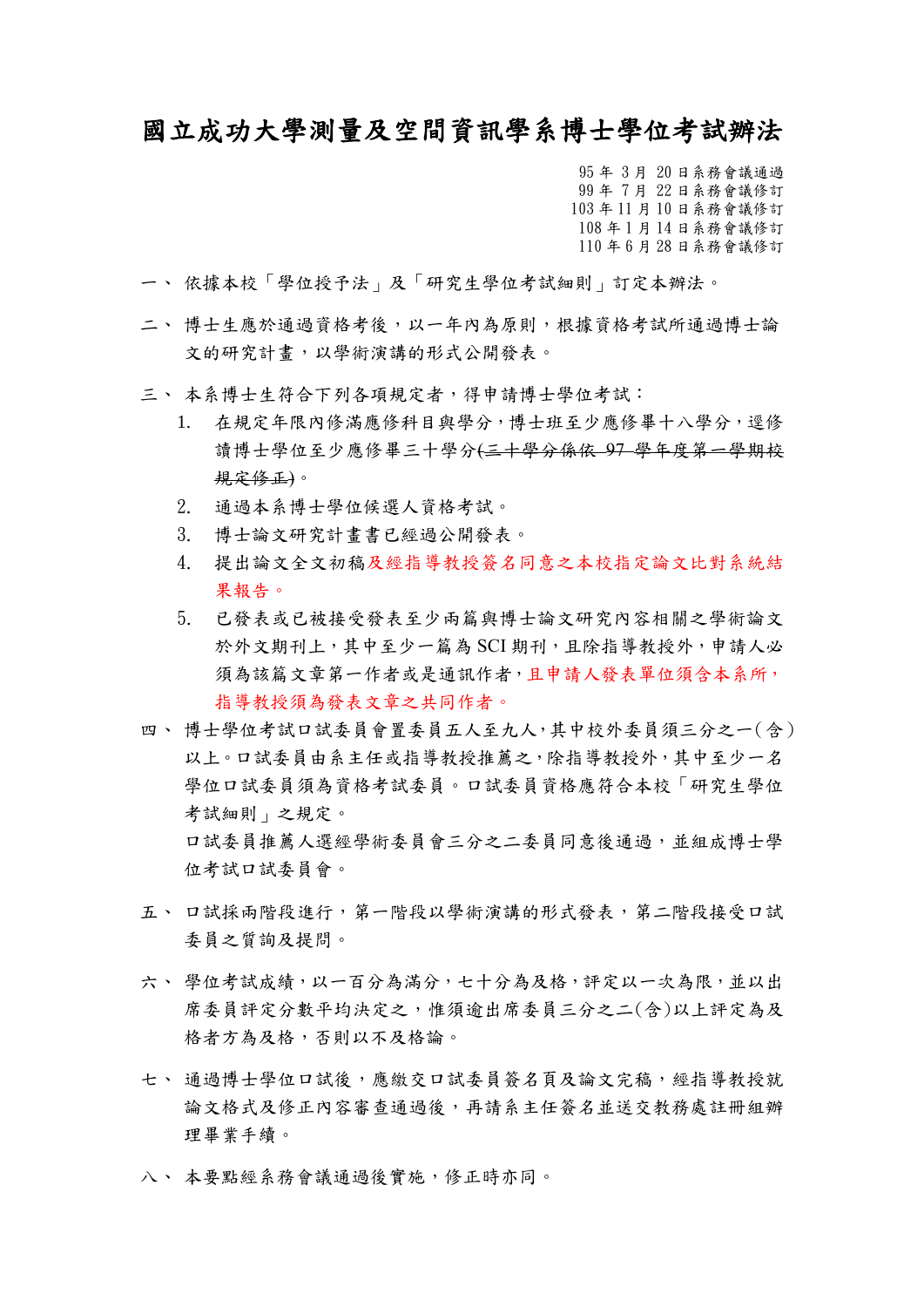## **Regulations of the Dissertation Defense for Doctoral of Philosophy Degree, Department of Geomatics, NCKU**

- I. The regulations are established in accordance with Degree Conferral Law, and NCKU Rules and Regulations of Graduation Examination for Graduate Students.
- II. The candidate should give an academic presentation in an open lecture based on his/her research proposal approved at candidacy exam within one year after passing the exam.
- III. Those candidates fulfilling the following requirements are eligible to apply for the dissertation defense process:
	- A. Complete the required courses and credits within valid study period. General doctoral graduates should complete at least 18 credits while those doctoral graduates without a master degree should complete at least 30 credits.
	- B. Pass the candidacy exam of the department.
	- C. The research proposal has been presented in public.
	- D. Complete the draft of dissertation and NCKU assigned Similarity CheckingSoftware's report with Advisor's signature.
	- E. Two journal articles related to candidate's dissertation have been published or accepted formally by foreign journals and one of them should be indexed by ISI web of science database. The candidate should be the first, not counting the candidate's advisor, or the corresponding author and theaffiliation of the candidate has to be Department of Geomatics, NCKU. Theadvisor should be in the Co-Author list.
- IV. The doctoral examination committee should consist of 5 to 9 members, including one-third or more of non-NCKU faculty members. They are nominated by the chairperson of the department according to NCKU Rules and Regulations of Graduation Examination for Graduate Students. Every nominee of the doctoral examination committee must be approved by at least two-thirds of department academic committee.
- V. The dissertation defense process is divided into two procedures. First present the dissertation in an academic lecture, and followed by a questioning and discussion session with the doctoral examination committee.
- VI. The final score of dissertation defense is determined as follows: a score of 100 should be identified as a full mark and a score of 70 as passing. The evaluation